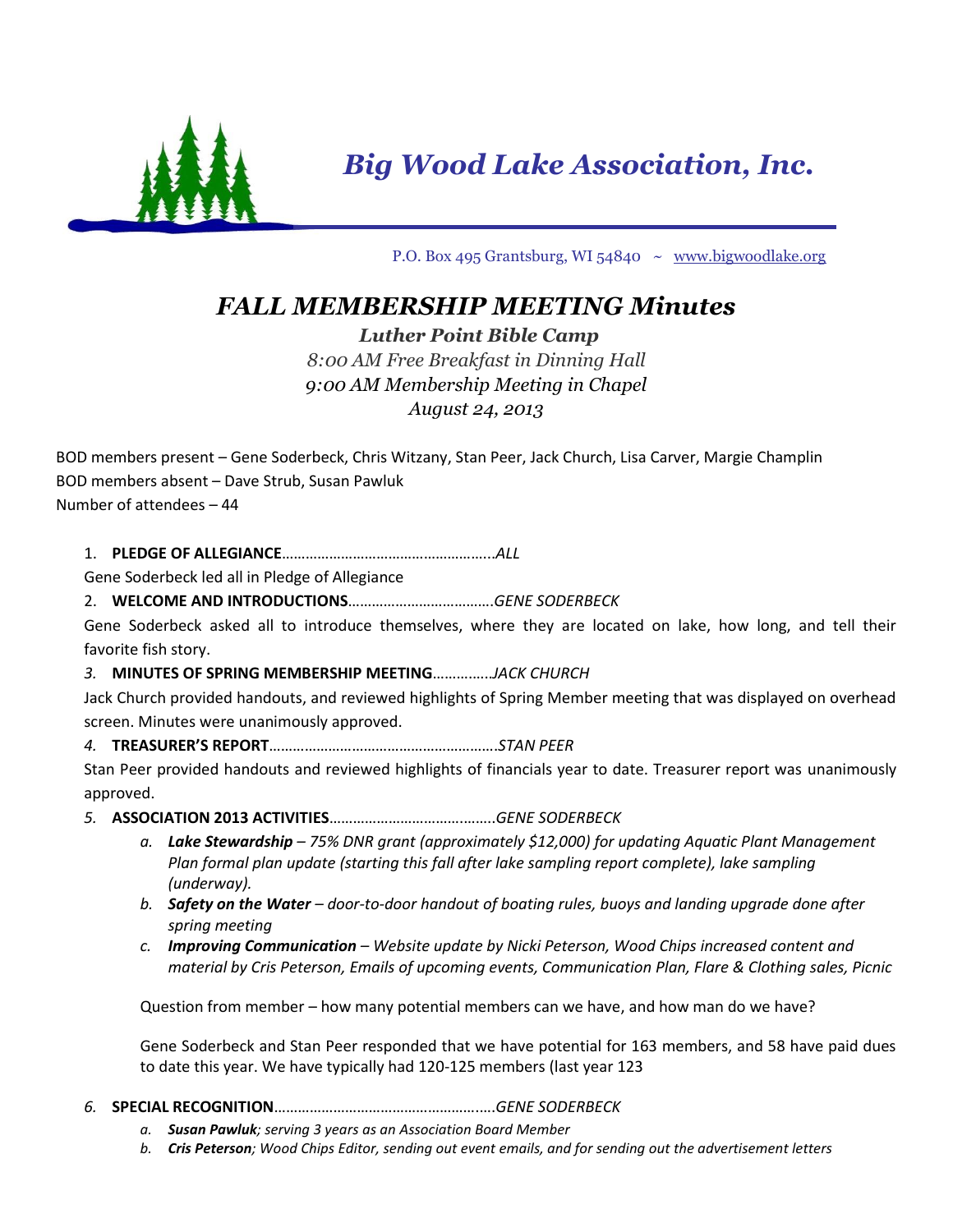- *c. Glen and Grant Dawson; locating anchors and replacing the South end buoy on Father's Day June 16, 2013*
- *d. Chris Witzany and Jack Church; taking care of North Shore boat landing obstruction*
- *e. Jack Church; repairing 3 picnic tables in the Park*
- *f. Doug & Sue Segelstrom, Dale & Linda Halverson, Sally Strub, Stan & Betty Peer; Picnic Committee. Doug also prepared the brats and dogs*
- *g. Kitty Swanson; donating a beautiful hand painted painting for Picnic Raffle*
- *h. Alice Reid; donating a paring knife for Picnic Raffle.*
- *i. Greg Peer; help in set-up and take-down at the Picnic*
- *j. Nicky Carroll; volunteering to manage BWLA Clothing and Merchandise*
- *k. Sally Strub: selling largest amount of flares*
- *l. Joan Soderbeck: finding new supplier and purchasing flares for lower cost than past*

#### 7. **AQUATIC PLANT MANAGEMENT PLAN UPDATE**…………*GENE SODERBECK*

Gene Soderbeck reported the three main things associated with the Aquatic Management Plan update are:

a. Update the aquatic plant inventory in the lake, by type, quantity, and location

This has been done, and there is no Eurasian Milfoil (GOOD news). However, there are other aquatic plants we may want to do something about.

b. There will be two meetings in the spring 2014 to discuss and make decisions about the other aquatic plants.

c. Monitor by local citizenry (owners, boaters, etc.), and report anything suspicious to have it checked out. Question from member – what do we do if we find Eurasian Milfoil and what will it cost to eliminate it? Gene Soderbeck responded that since we have an Aquatic Management plan, we can apply to the DNR for a matching grant to treat it immediately. Cost could be \$20 – 60K depending on the amount we find (based on what we know from what other lakes with Eurasian Milfoil have been paying annually).

#### 8. **SEPTIC SYSTEMS: SHOULD I FLUSH IT?** …………………..….Video

Gene Soderbeck narrated the video, and summed up the results of testing described - if you have a septic system, and you eat it and use normal (not high strength) toilet tissue, you are safe to flush it. Any thing else may cause blockage problems. If you have a holding tank, almost anything else that flushes thru the system can be pumped out.

- 9. **WINNERS**……………………………………………………………….…...*CHRIS WITZANY*
	- *a. Flotilla: Most Original: 1 st – Gidding, 2nd place tie to – Swanson Family & Amy Fossum Most Patriotic: 1 st – Amy Fossum, 2nd by drawing – Olson, and 3rd by drawing - the Mills Family Traveling Eagle: Amy Fossum with most number of collective votes*
	- *b. Photo Contest photos and vote: "Life on the Lake*"(Susan Anderson) *and "Nature Scenes"* (Jo Louise McNally*)*
	- *c. Raffle drawing Ten gift certificates and a 4 bottle wine tote package grand prize*

10. **ELECTION**……………………………………………………………….…...*MARGIE CHAMPLIN*

Margie Champlin presented the nominations, opened the floor for other nominations, and hearing none, asked of voice vote for those nominated. All were elected unanimously.

President: Gene Soderbeck

Vice President: Chris Witzany

Treasurer: Stan Peer

Secretary: Jack Church

Director-at-large: Lisa Carver (term expires 2014)

Director-at-large: Dave Strub (term expires 2015)

Director-at-large: Eric Bergman (term expires 2016)

Note: Margie Champlin agreed to serve as Immediate Past President if proposed officers are elected. Lisa Carver to serve Susan Pawluk's remaining year.

*11.* **MEMBERSHIP FEEDBACK;** water safety, other...……..….*ALL - LISA CARVER*